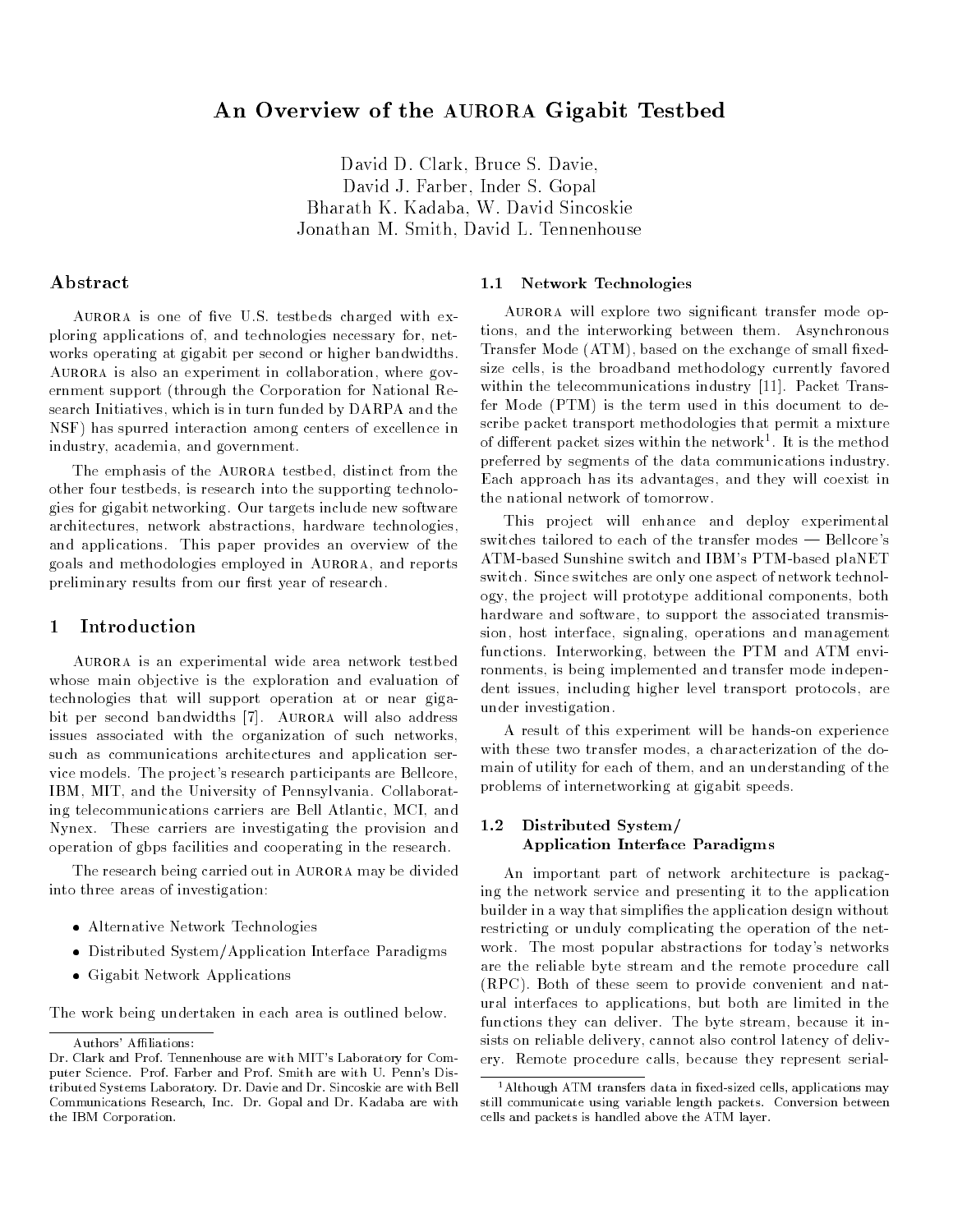ized communication across a network, degrade directly with increasing network latency.

An alternative network abstraction is one in which the network is modeled as shared virtual memory. That is, the application makes use of the network by reading and writing parts of its address space which are replicated at the communicating sites using the network. This approach stresses network transparency and assumes that the software supporting the application interface can deduce the proper action (e.g., caching and read-ahead) from the past behavior of the application. Alternative approaches that are less transparent and require some explicit characterization of application service requirements are also being explored. These approaches might serve a broader set of applications than the implicit shared virtual memory scheme. The opportunity to explore both of these approaches in the context of AURORA may reveal basic issues in the packaging of the network for the application.

#### 1.3 Gigabit Applications

The exchange of visual images represents an increasingly significant aspect of network traffic. The growing bandwidth requirement is driven both by increased display resolutions and by increased emphasis on visually-oriented computing and communication. The result is likely to be a network load dominated by transmission of visual still images, video sequences, and animated scientific visualizations.

As part of the project we are exploring the use of the testbed for video conferencing and multi-media teleconferencing applications, and for the presentation of multi-media information, including high-resolution images  $-$  all targeted at understanding their use in the business, scientific and residential environments of the future. As an adjunct to the project, we intend to encourage the use of this testbed by selected members of the research community at the participating sites.

#### 1.4 Research Methodology

The research methodology for AURORA is experimental proof-of-concept through the actual prototyping and deployment of a long-haul experimental network. The deployment of this testbed is crucial to the realization of our research goals. Because the project is fundamentally collaborative, and because the participants are focusing on distinct components of the overall solution, it is only by the assembly of these components into an integrated, functioning system that both the overall architecture and the individual components can be properly tested. Some participants are focusing on switching technologies; others are addressing host interfaces and terminal devices; still others are concentrating on the software aspects of gigabit networks. Proper evaluation of the switch performance requires the realistic traffic generated by the terminal components. Similarly, evaluation of terminal devices requires their interconnection by a switching fabric with appropriate bandwidth, delay, and jitter characteristics. Thus,

Figure 1: AURORA testbed geography

the testbed will enable and motivate the integration of these distinct activities.

The geographical distribution of the testbed, illustrated in figure 1, not only adds significantly to the experimental reality of the planned research (realistic delay, jitter, error rates), but it will also afford experience regarding the performance and maintenance of such a network that will be valuable to the participating carriers.

The gigabit network will link four sites:

- Bellcore's Research and Engineering Laboratory, Morristown, NJ
- IBM's T.J. Watson Research Center, Hawthorne, NY
- MIT's Laboratory for Computer Science, Cambridge, MA
- University of Pennsylvania's Distributed Systems Laboratory, Philadelphia, PA

#### 1.5 Organization

The main purpose of this paper is to enunciate the goals and research plans of the AURORA project. Though not all of the ongoing work is reported here, we provide numerous citations. The remainder of this article comprises sections on: the network transmission infrastructure; the switched backbone network; local attachment; transport and higher layers; distributed systems; gigabit applications; and network control.

## 2 Network Transmission Infrastructure

The transmission infrastructure is composed of the facilities that interconnect the various sites. These facilities will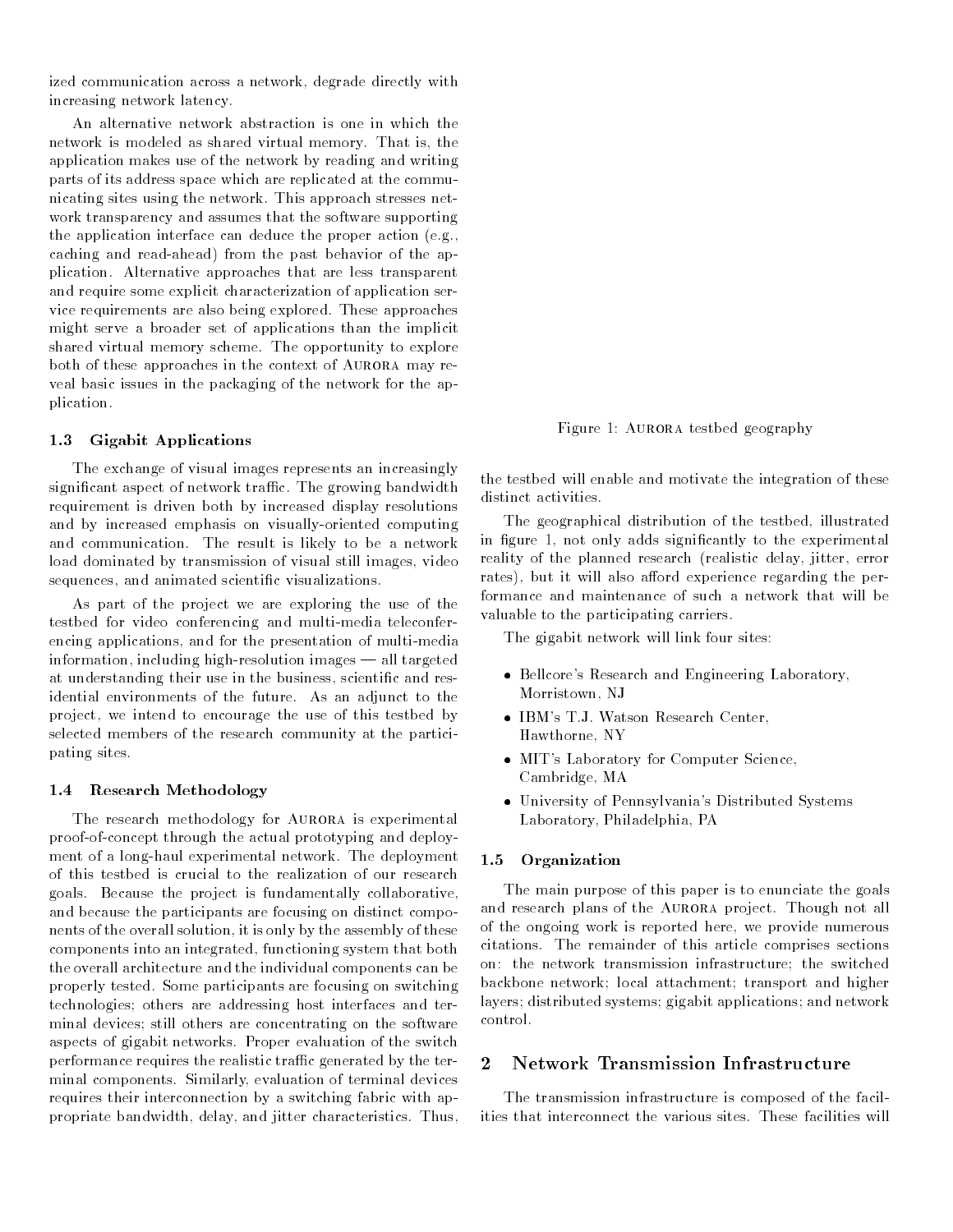

be based on SONET [11], which is emerging as the dominant standard for point-to-point long distance communication over fiber optic transmission links. While the switching nodes view the facilities as comprised of point-to-point links, the facilities themselves are more complex and capable of rearrangement into different patterns of connectivity by means of cross-connect switches and add-drop multiplexers within the infrastructure. In fact, the infrastructure may be viewed as a large piece of experimental apparatus that can be tuned and refined in response to changing hypotheses regarding applications and their supporting interfaces. Accordingly, the Aurora project will provide an experimental testbed for the exploration of issues related to transmission equipment, to multiplexers and cross-connects, to the management aspects of the SONET standard, and other issues related to network infrastructure.

The planned topology of the AURORA testbed is illustrated in Figure 2. Each of the four sites is connected to a central office through three  $OC-12$  (622 Mbps) links. The central offices are themselves interconnected in a linear fashion. The links between the central offices also comprise three  $OC-12$  links. The central offices have the ability to crossconnect the various OC-12 links independently and consequently, with this physical topology, a large number of logical topologies can be configured.

The initial use of the facilities will be to provide two separate networks, one based on plaNET and the other based on Sunshine. This will enable the two technologies to be tested and debugged before introducing the additional difficulties of interworking between them. It has been shown that with the available facilities it is possible to configure two separate networks, each of which connects all four sites, the available bandwidth between any two sites being 622 Mbps. When it becomes possible to interwork between the two network technologies, a single network with richer connectivity can be configured. The most highly connected topology that can be realized by the facilities is just one link less than a fully connected mesh.

#### 2.1 Transmission Interfaces

In order to attach the switching equipment to the carrier provided facilities, work will be done at Bellcore and IBM to prototype SONET-compatible transmission link interfaces.

Bellcore's research effort includes two custom SONET devices, a 155 Mbps STS-3c framer [15] and a 622 Mbps STS-12 multiplexer. Both devices can function as either a transmitter or receiver. The STS-3c framer generates the SONET framing overhead and embeds user supplied data within the SONET payload. This device contains a byte-wide interface and generates the control signals which handshake with user circuitry. It performs all the pointer manipulations required to identify the synchronous payload envelope contained within a SONET frame. The framers have been prototyped and were fabricated successfully last year.

The STS-3c framer supplies as its output either a serial stream or a byte-wide interface containing the formatted SONET signal. The STS-12 multiplexer interfaces to 4 STS-3c framers and byte interleaves these signals producing an STS-12 format. The combination of these two devices provides access to an STS-12 link through byte-parallel interfaces to four STS-3c channels.

The IBM and Bellcore interfaces will both use the SONET chip-sets described above. Bellcore's Sunshine interface will map ATM cells into the SONET payload. The chip-set provides some additional control signals which facilitate this mapping. The plaNET interface developed at IBM will permit the mapping of variable sized packets into the SONET payload. The mapping and the corresponding reconstruction of packets will be performed by Programmable Gate Array devices capable of operating at 622 Mbps (the STS-12 speed).

### 3 The Switched Backbone Network

The backbone network consists of the switching facilities and the associated transmission interfaces. The issues of switch structure, packet formats, link scheduling, routing, etc. are important research areas that will be addressed in the construction of the AURORA backbone network. As mentioned earlier, there will be two backbone networking technologies deployed in AURORA— Sunshine and plaNET.

Sunshine [10] is an experimental switch being prototyped at Bellcore. It will use the Asynchronous Transfer Mode (ATM), which has been identied within the telecommunications industry as the preferred approach for the next generation of common carrier infrastructure, known as the Broadband Integrated Services Digital Network (BISDN). Since standardization of the ATM architecture is now ongoing, practical experimentation with prototypes is an important activity.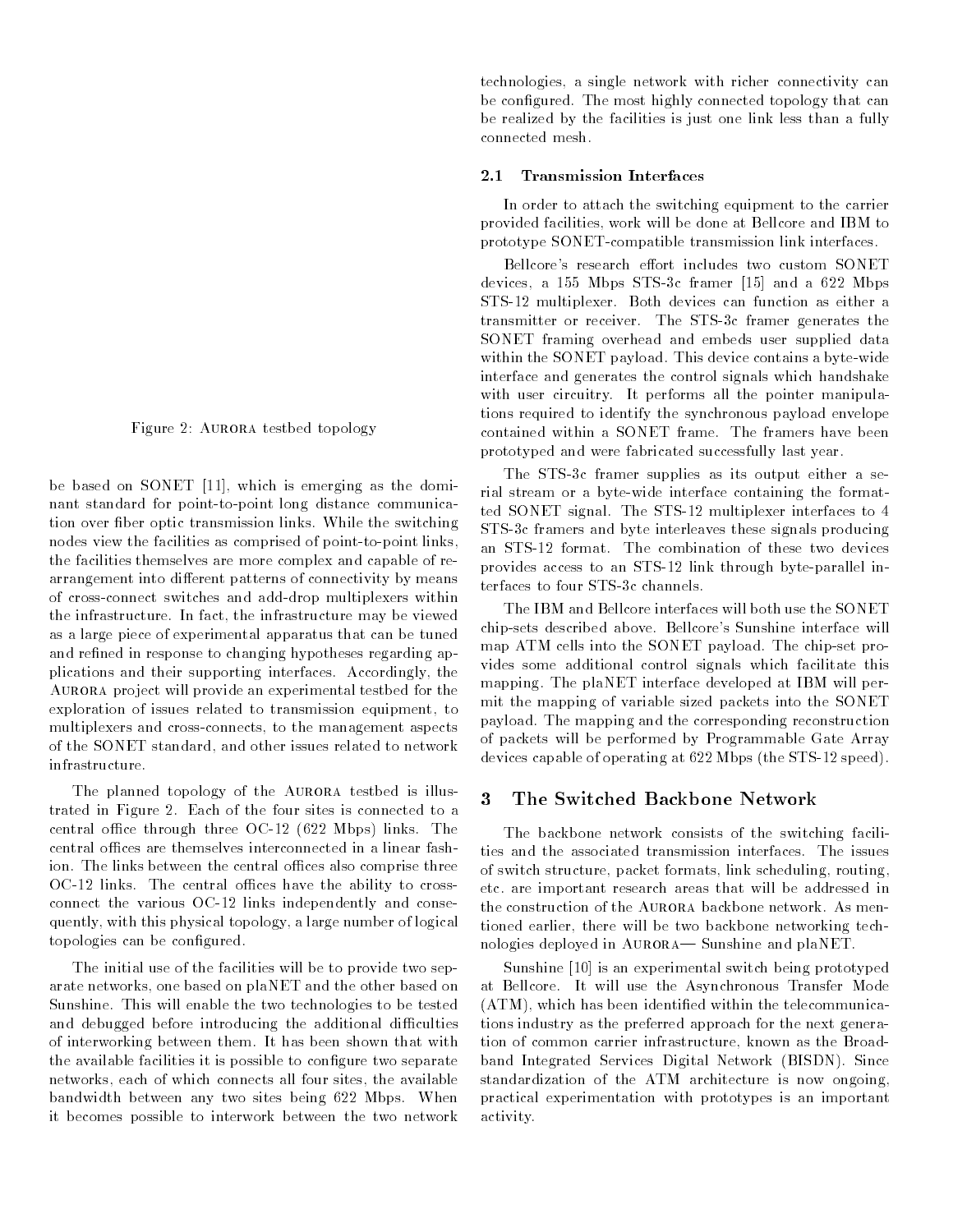Sunshine is a synchronous, self-routing packet switch architecture based on non-blocking Batcher/banyan networks. The ability to implement large networks within custom CMOS VLSI devices along with their simplied control and non-blocking properties makes Batcher/banyan networks extremely attractive for high speed ATM applications. Sunshine's advanced queueing strategies make it extremely robust over a wide range of traffic profiles and link utilizations.

The plaNET network being developed at IBM will serve as Aurora's PTM test-bed. PlaNET (formerly PARIS [3]) is a high-speed wide area networking system that makes use of a simplied network architecture in order to achieve the low packet delay and high nodal throughput necessary for the transport of high-speed real-time traffic. PlaNET includes several novel design features that support high-speed network operation. The design of plaNET has been targeted toward supporting heterogeneous traffic types within the network. Thus, plaNET can support packets of different sizes, priorities, routing methods, etc. Among the different packet structures supported by the plaNET hardware are the sourcerouted PARIS packets and ATM cells. While plaNET will be used as a PTM system within AURORA, the switching hardware can, if desired, provide the appearance of a pure ATM switch.

It is likely that ATM and PTM will coexist, so interworking between them will be a requirement for successful networking. AURORA thus provides two opportunities: first, to investigate the operating regions of each approach and, second, to attempt to interwork between them. In the following sections, we will examine the components of these two switching systems in more detail.

#### 3.1 The Sunshine Switch

The Sunshine Switch is a self-routing ATM packet switch, conceived at Bellcore, with output buffering and a shared recirculating queue. This combination of buffering schemes yields a switch that is robust under a wide range of incident traffic. The architecture of the switch and its experimental prototype implementation using custom CMOS chips is described in [10]. More detailed descriptions of the chips have also been published  $[12]$ . The current prototyping effort will produce  $32 \times 32$  port switches, each port operating at the STS-3c rate of 155 Mbps. To deliver higher rates, a mechanism known as *trunk grouping* is used  $=$  groups of ports are aggregated to form higher bandwidth pipes, allowing traffic to be switched at a rate of 622 Mbps.

The 32 port Sunshine switch (excluding port controllers) is being implemented on a single circuit board. It includes twenty experimental custom CMOS VLSI chips (five different chip designs). At the time of writing, two of the five chips have been fabricated and tested at full speed, and the remainder have been fabricated and are undergoing testing. The physical design of this board presents some major challenges; simultaneous switching noise that causes power-supply fluctuations and crosstalk is a signicant consideration.

#### 3.1.1 Switch Port Controllers

A major ATM component lies in the per-line controllers that are located at the interface between the transmission lines and the switch ports. On the input side of the switch, the port controller must process ATM cells at the incoming line rate. Based on information contained within the cell header and local state information, the controller must generate and prepend a self-routing string that identifies the appropriate switch output. On the output side of the switch, each port controller must control access to the output queues and format cells for transmission over the outgoing link(s). On either the input or output side of the switch, the controller must perform any hop-by-hop header mapping, accounting, and related functions that are required by the ATM-level protocol. Among the functions of the port controller are virtual circuit/datagram identifier translations, header verifications and labeling, adaptation layer processing, buffering and priority queueing, and the generation of switch control headers.

Each port of the Sunshine switch operates at the STS-3c rate of 155 Mbps. Trunk grouping allows a group of ports to be treated as a single logical unit with a bandwidth of some multiple of 155 Mbps. In the current prototype effort, trunk groups of size four, carrying traffic at 622 Mbps, are supported. Trunk grouping is achieved by allowing the four input port controllers of a group to access a shared table, so that all members of a group can use the same information for routing, accounting, etc. Trunk grouping is implemented at the output ports by feeding four output ports of the switch fabric into a single output port controller which in turn places cells into an STS-12 stream.

The input port controller requires a high-speed mechanism to identify and manipulate the various-sized information fields which are contained within each ATM header. A major component of the port controller, responsible for these manipulations, is a programmable cell processor, described below.

#### 3.1.2 Cell Processing Engine

The cell processing engine being implemented at Bellcore is a custom RISC processor for ATM cell operations. This experimental CMOS VLSI chip has several FIFO's for ATM cell I/O, and the processing unit has an instruction set tailored for header manipulation, including instructions to manipulate arbitrarily aligned bit fields in ATM or adaptation layer headers. The data path in the processor is sufficiently wide to handle entire ATM cells in a single operation. While the chip is especially tailored for handling switch input port functions, it can also be used for cell queues, multiplexors, or other high speed cell operations. It has also formed the basis of another cell processing chip, described in Section 4.2.4.

#### 3.2 The plaNET Project

The plaNET project at IBM covers the architecture, design and prototyping of a high speed packet switching net-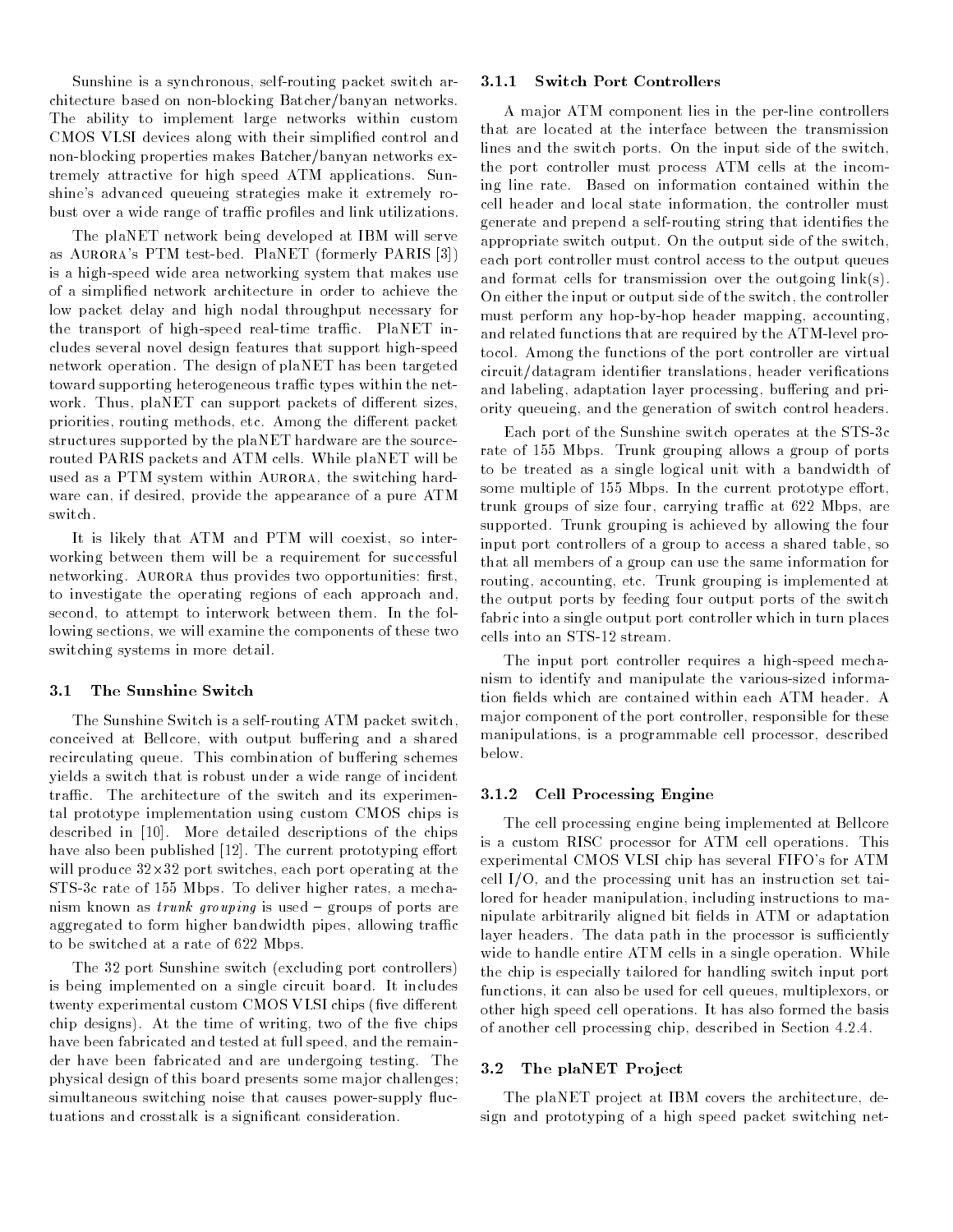work for integrated voice, video and data communications. The system includes both wide area and local area components operating as a single homogeneous network at aggregate speeds of several gigabits/sec.

The plaNET project is the successor of the PARIS project [3, 1], which was successfully prototyped several years ago and provided 100 Mbps links. (The local area component, based on a 100 Mbps predecessor known as METARING [5], is called ORBIT). The plaNET switch under development will support SONET OC-12 or gigabit/second dark fiber links and will provide a nodal throughput approximately six times faster than the original PARIS switch. The ORBIT local access portion of the system will operate at a serial speed of one gigabit/second. In addition to this performance enhancement plaNET will support signicantly more functions than PARIS. For example in PARIS, intermediate node routing is performed exclusively through a source routing scheme called Automatic Network Routing. In plaNET, several new routing functions will be supported, including extensive support for multicast and for ATM. IP routing and LAN bridging functions are also being designed. The control and distributed algorithms used in the system are being optimized for the mix of traffic expected in gigabit networks.

#### 3.2.1 The plaNET switch

The switching mechanism is based on a shared broadcast medium with an aggregate capacity of 6 Gbps. The shared medium is implemented using a 64-bit wide internal broadcast ring operating at approximately 100 million transfers per second. Access to the shared medium is arbitrated using an approximate First-Come-First-Served policy that is proven to provide minimal input delay. Numerous fault isolation and detection capabilities are supported.

The shared ring is connected to the various transmission interfaces by means of link adaptors. The switching function is implemented in a distributed fashion. Each adaptor receives every packet broadcast on the shared medium. Then, by means of the routing information in each packet, it makes an independent decision whether or not to place the packet in its local packet buffers. Broadcasting and multicasting capability is obtained therefore at no extra cost in this structure.

The adaptors are actually powerful "packet processing" engines. They contain all the packet buffers and perform management of these buffers, routing and packet header manipulation functions; they also provide support for network control and management functions. Considerable flexibility has been built into the design of the adaptors to permit experimentation with a variety of different approaches.

The queueing structure of the plaNET switch permits it to approach the ideal output port queueing switch in terms of performance. The speed of the shared broadcast ring ensures that queueing at the input is strictly bounded by approximately three maximum sized packets. The output queues are the major point of queueing within the system. In order to provide appropriate quality of service to various classes

of traffic the buffer management at the output differentiates between three delay priorities and two "loss" priorities. The delay priority influences the scheduling of packet transmissions on the output link while the loss priority influences the choice of which packet to discard in the event of buffer overflow. Most of the parameters such as discard thresholds, buffer sizes, etc. can be modified under software control.

All the routine packet handling functions are handled in programmable gate array devices on the link adaptors which are designed to keep up with the gigabit/sec link attachments. These routine functions include the queue management functions described above, checking and computing the error detecting codes, checking and updating the hop count field in the packet header, removing, adding or changing portions of the routing field, and performing a routing table lookup if required. Again, the hardware is general enough to permit different routing and packet header options to be easily incorporated.

In addition to the dedicated packet processing hardware, each adaptor contains a RISC microprocessor which is used for control and management purposes. The microprocessor initializes and updates all the registers and tables on the card. The adaptors have extensive statistics gathering and reporting capabilities which are also controlled by the microprocessor.

In addition to the source routing mode supported in the original PARIS system, several new modes have been added to plaNET. These include very general multicasting capabilities, a copy function which permits a controller to copy the packet as it is routed through the hardware, and direct support for the transport of ATM cells.

The plaNET switch will initially support three interfaces:

- 1. 155 and 622 Mbps SONET interfaces;
- 2. A gigabit/second point-to-point optical link; and
- 3. A gigabit/second LAN (ORBIT).

## 4 Local attachment

In this section we address the issue of connecting end user equipment into the backbone network. We shall focus on the attachment of work-stations and personal computers as these are the primary application development platform used in the AURORA testbed.

#### 4.1 Local attachment architecture

An important issue is the architecture and topology of the local attachment. Numerous options are available and two have been selected for study in the AURORA testbed. These options represent two of the more important topologies under consideration for broadband local access: the star and the ring.

The two approaches have their respective strengths and weaknesses. The star has as an advantage the capability to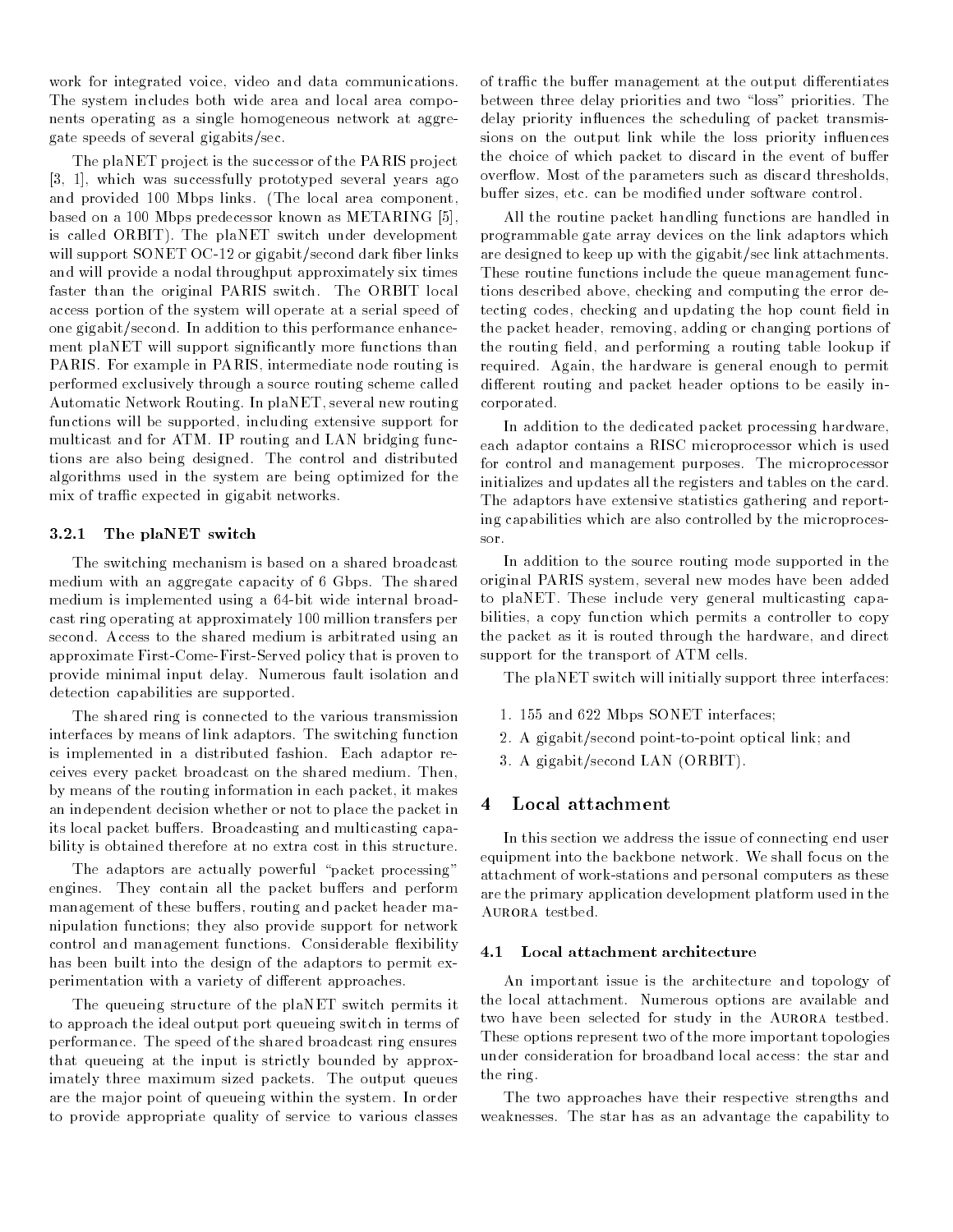control and isolate individual end users. However, it requires one switch port per user. The ring attempts to share a single switch port among multiple users at the cost of some loss in control of individual end users.

#### $4.1.1$  The Sunshine "star"

Sunshine will employ ATM interfaces in a star topology. The ATM cells will travel between hosts and switches over SONET STS-12 or STS-3c point-to-point links. The interfaces that connect hosts to the SONET links will perform the functions of segmenting packets into cells and the corresponding reassembly, in addition to other functions of buffer management and protocol support. The architecture of the interface is driven by the needs of high performance and by the necessity to allow experiments with portions of the protocol stack, e.g., congestion control and error correction strategies. The second goal dictates that the implementation of any interface should be achievable within a reasonably short time frame, to allow time for subsequent protocol experimentation as part of the AURORA project. Two host interface architectures that seek to meet these goals in somewhat different ways are described in Section 4.2.

#### 4.1.2 The plaNET ring  $-$  ORBIT

The plaNET network uses a ring structure for local attachment. ORBIT (Optical Ring with Buffer Insertion Technology) is a gigabit/sec local area network that permits workstations and other devices to attach directly into the widearea network. The ring is based on a buffer insertion ring and allows spatial reuse, i.e. concurrent access to the network. This can increase the effective throughput by a significant factor over traditional token rings.

The ORBIT ring can operate in either bi-directional or uni-directional mode. In the bi-directional case, the ring can reconfigure itself in the event of failure as a bidirectional bus. Access to the ring is controlled by a distributed fairness mechanism which is implemented in hardware [5]. It can operate over the entire ring or, in the case of failure of one or more links/nodes, it can operate over disjoint segments of the bidirectional ring. The basic fairness mechanism has been extended for implementing multiple priority levels and the integration of asynchronous and synchronous traffic.

A key aspect of ORBIT is its "seamless" interoperability with plaNET. Considerable attention has been paid to ensuring that the various routing modes, packet structures and priority levels supported in the backbone are supported identically in the ORBIT component. This eliminates the need for gateways or bridging.

#### 4.2 Host interface design

Having described the high level design approaches and architecture, we now go into some detail on the host interface implementations. The speed of this interface is clearly a critical component of the overall network performance. When

viewed from a hardware perspective, it is clear that the speed of tomorrow's interface must be much higher than the technology of today. However, speed is not just a matter of fast data paths: it is more critically a matter of protocol and operating system overhead. Unless these overheads can be controlled, the raw bandwidth of network and interface will remain unused.

This requirement for speed, together with a requirement for the support of multiple services, impose a challenging set of engineering constraints. Further, since Aurora contains two sorts of switches, with two very different multiplexing paradigms, it is desirable to segregate the transfer-dependent parts of the interface, so that by substituting an ATM or PTM specic back-end, a single host interface, running the same transfer mode-independent protocols, can be used in either context.

Several options for the design of the interfaces were considered, and the suitability of a number of possible hosts was evaluated. Three host computer families were selected as the first candidates for attachment into AURORA:

- The DECstation 5000 workstation<sup>2</sup>;
- The IBM RS/6000 workstation; and
- The PS/2 personal computer.

Both the RS/6000 and the PS/2 products use the Micro Channel bus architecture. Both machines will be used in AURORA— the  $RS/6000$  as a platform for scientific and engineering applications and the PS/2 for more business oriented applications.

#### 4.2.1 ATM interface for the TURBOchannel

The characteristics of the TURBOchannel have had a substantial impact on the architecture of this interface. A host interface that will provide considerable flexibility (for example, allowing experimentation with a variety of segmentation and reassembly protocols) is being implemented using embedded controllers (the Intel 80960) and programmable logic devices [8]. Whereas the ATM interface to the RS/6000 (described below) consists entirely of dedicated hardware, the TURBOchannel interface uses a combination of dedicated hardware (for functions such as cell formatting and data movement) with embedded controllers. The controllers perform those functions that require flexibility, such as scheduling of data for transmission and the reassembly of received cells into larger units. The interface also provides for flexible communication between the host and the interface  $-$  they can exchange arbitrary information through an area of shared memory. For example, the host can specify information regarding the priority of different packets that are currently awaiting transmission, and the interface can use this information as input to its rate control algorithms.

 $2$ An important characteristic of this machine is the bandwidth (close to 800 Mbps) of its open bus, the TURBOchannel.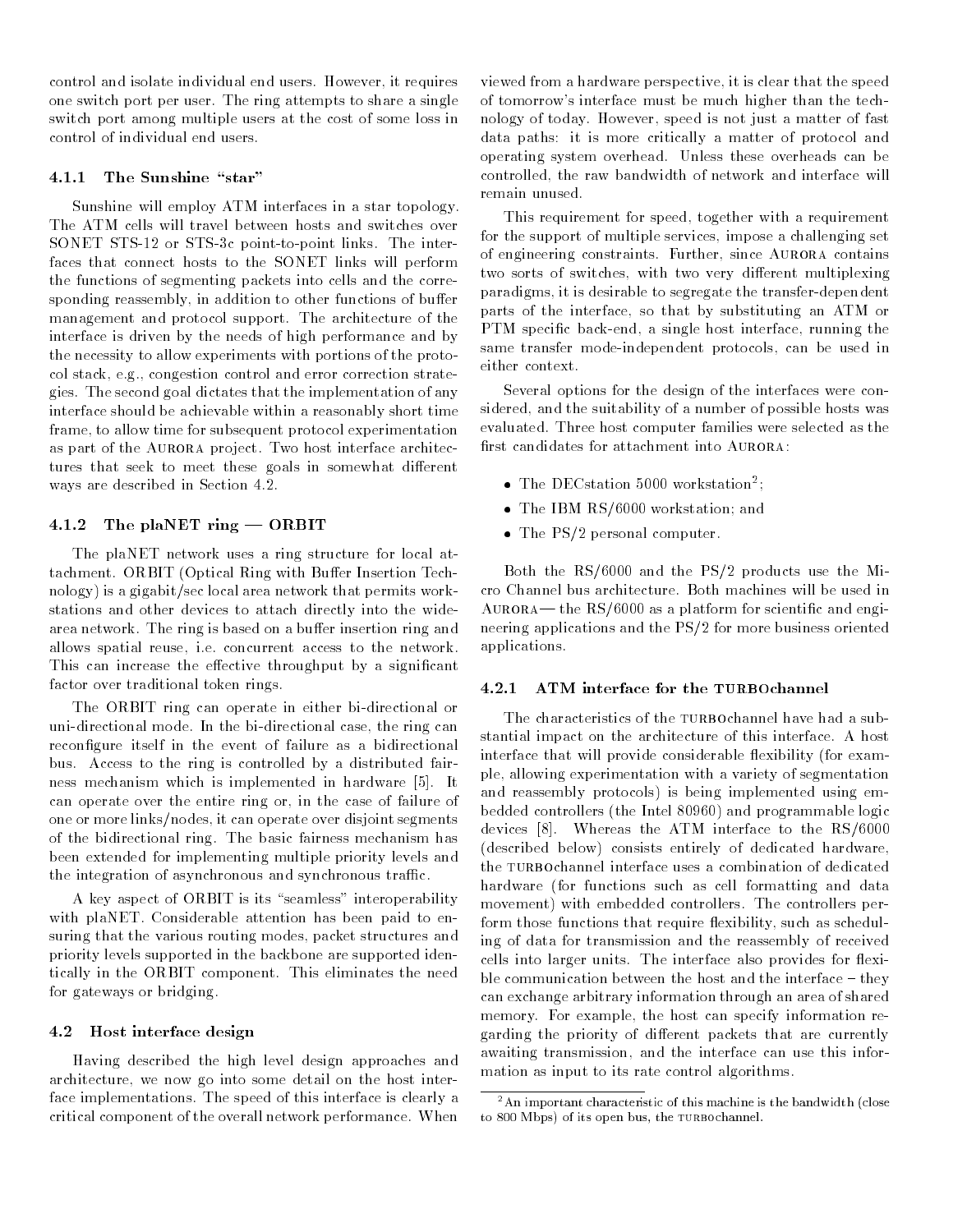The interface uses four STS-3c framers to provide a total bandwidth of 622 Mbps. These will feed into a 4-to-1 multiplexor to allow connection to a single STS-12 link.

#### 4.2.2 ATM interface for RS/6000

This interface [17] migrates a carefully selected set of protocol processing functions into hardware, and connects an IBM RS/6000 workstation to an STS-3c line carrying ATM cells. It is highly parallel and a pure hardware solution. There is a clean separation between the interface functions, such as segmentation and reassembly, and the interface/host communication. This separation should ease the task of porting the interface to other workstation platforms.

As in the TURBOchannel interface, this design offloads a considerable amount of processing from the host. The benefit of this is twofold. First, it frees the host to address applications workload, and provides concurrent processing. Second, the specialized hardware in the interface can often perform functions faster than the host, thus increasing the bandwidth available to applications. It is noteworthy that, unlike the TURBOchannel interface, this implementation has no software-programmable component, performing all its tasks in hardware.

The current implementation consists of two wire-wrapped Micro Channel cards (which can be reduced to one if doublesided surface-mount fabrication techniques are used) and assumes a connection to an ATM network through SONET framers. The host interface performs the following functions:

- 1. physical layer interface;
- 2. segmentation and reassembly;
- 3. virtual circuit support;
- 4. buffering for the host.

It is likely that future implementations of the Micro Channel Architecture will support an interface running at 622 Mbps.

#### 4.2.3 ORBIT interface for RS/6000 and PS/2

At IBM, an ORBIT interface for the Microchannel that will operate on either the RS/6000 or the PS/2 family of machines will be prototyped. The current design operates over 1 Gbps serial optical links using the Gazelle HOTROD chipset to perform the clock recovery, coding, and the serial to parallel conversion. The ORBIT access control and fairness mechanisms will be performed in Programmable Gate Array devices. The board will also contain a powerful RISC microprocessor for possible outboard implementation of protocol functions and hardware support for the input rate control mechanism of the plaNET architecture. In addition, a "private" interface will be provided that will permit packets to be transmitted to and from the card without requiring them to flow over the Microchannel. This private interface will be used by the video conference hardware to transmit and receive video packets without loading the Microchannel.

#### 4.2.4 Cell-Based Coprocessor for ATM

At MIT a cell-based coprocessor chip is being designed. This chip will provide a direct interface between the ATM network and the coprocessor interface of a conventional RISC processor. The combined RISC processor/cell coprocessor complex could form the core of an ATM-compatible workstation or be used as a stand-alone cell processor, similar in function to Bellcore's cell processing engine, described in Section 3.1.2. To perform network operations, such as reading and writing cells, the RISC processor executes cell coprocessor instructions, much the way it performs floating point operations. The analogy is so exact that early experiments could be performed on an existing workstation by removing the workstation's floating point chip and substituting the cell chip in its place.

This effort is closely aligned with Bellcore's work on the stand-alone cell processing engine. A large fraction of the coprocessor chip, including the serial interfaces, cell buffers, and register file will be directly copied from the Bellcore design. MIT will substitute a simple co-processor sequencer and interface for Bellcore's on-chip RISC engine. The savings resulting from the substantial re-use of chip design and layout is a clear demonstration of the benefits of the close collaborative links that have been established within the project.

This is primarily a *proof of concept* effort addressing a spe- $\chi$  cific memory architecture issue  $\sim$  one that is largely orthogonal to the performance issues addressed by the TURBOchannel and Micro Channel interfaces. Accordingly our initial coprocessor instruction set will be a simple one, relying on substantial software support from the host processor. Although this will limit the overall throughput attainable, it should not detract from our concept demonstration.

### 5 Transport and higher layers

In this section we address the work being performed at the higher layers in the protocol stack, i.e. the transport, session, presentation and application layers. All the functions described are intended to be performed at the end systems. The basic design goal is high performance, i.e. to maximize throughput delivered through the transport protocol to the application. There are two schools of thought in this area. One school would argue that, for the most part, this high throughput is achievable through good implementation practices. For example, it is important to minimize the number of times a packet is moved from one memory location to another. The other school argues that while implementation is clearly important, new protocol concepts provide cleaner abstractions for user applications as well as providing new functions that are enabled by the high speed network.

In the AURORA testbed we hope to reach a deeper understanding of these two approaches. We will study innovative techniques for the implementation of existing protocols as well as introduce new protocol concepts and approaches.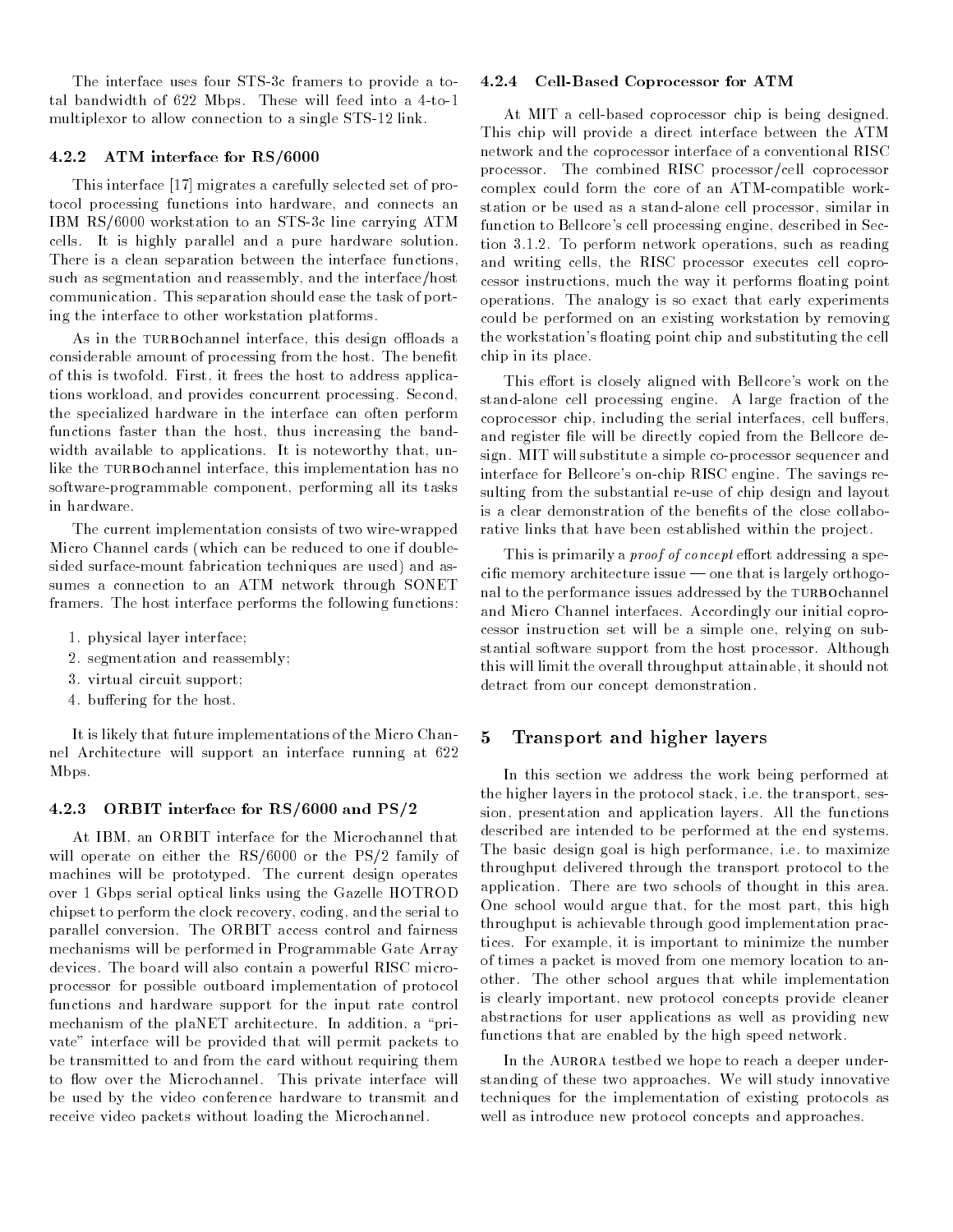#### 5.1 Application Level Framing

At MIT, a new approach to protocol design is being developed [6]. This approach, called Application Level Framing or ALF, has the following high level goals:

- A more general model of protocol modularity;
- Recognition of fundamental limits to performance;
- Generalization of the \packet" concept, to deal with new technologies such as ATM;
- A new paradigm for providing network service to the application; and
- A uniform structure that permits the application to request and obtain a variety of qualities of service.

ALF argues that the application, not the network, should control the framing of data. The data stream is broken into Application Data Units, or ADUs, which become the units of checksumming, encryption, retransmission and presentation formatting. Only as the data is moved to the network is it broken into Network Data Units. NDUs could be packets, or ATM cells, as the technology demands. In this way, ALF can accommodate both ATM and PTM, as discussed above, and indeed can convert between the two.

ALF is an example of a *reduced constraint* protocol, where maximum flexibility has been provided to the implementor as to the timing and order of the various protocol processing steps. One way to take advantage of this to improve the performance of protocol implementations is the technique called Integrated Layer Processing, or ILP. In ILP, which is particularly useful with RISC processors, the data is fetched into the registers of the processor once, where a number of operations can be performed on it. In this way, ALF and ILP reduce the demand on memory, which is (at least in the case of RISC) the most important limit to protocol processing performance. ILP thus lets implementations approach the basic processing limits of the host machine.

A key demonstration of ALF will involve the transport of video, and an MIT objective is to demonstrate transport of compressed video over Aurora using ALF. This is discussed in more detail in Section 7.1.

#### 5.2 Rapid Transport Protocol (RTP)

At IBM, we are developing a transport protocol [13] that will permit operation at the gigabit/second speeds expected from the network. It is a \lightweight" transport protocol in the sense that it has a very small number of states and timers and has been designed to minimize the amount of buffer copying and interface crossings. In addition to these features, RTP provides some key new functions. It has a fast connection setup capability, wherein data can be sent in the first packet. Thus datagram and connection based services are both provided in a single, consistent framework. Error recovery is optional and is implemented with a single timer at the receiver. Both Go-Back-N and selective repeat modes are supported. RTP also provides multicast support (see below).

#### 5.3 Protocol conversion

While it is hoped that new applications will directly access the transport interfaces being developed in the testbed, it is likely that some applications will require the network to deal with existing protocols. Thus, one area of interest will be to examine how existing protocols such as TCP, TP4, SNA, DECNET, etc., and evolving new protocols such as SMDS and Frame Relay, can be best supported across the ATM and PTM networks being implemented in AURORA. Such support involves interpreting the packet formats and control mechanisms used by the external protocol and mapping them into the appropriate ATM or PTM mechanisms.

At IBM, the RS6000 attached through an ORBIT ring will be viewed as the primary protocol conversion gateway. The nature of the network permits considerable flexibility in the design of the protocol conversion. For example, in the support of datagram style protocols such as IP or SMDS, questions that would be investigated include: whether it is better to pre-establish connections between likely endpoints; how much bandwidth (if any) to allocate to the preestablished connections; whether is is better to transmit cells or packets across the plaNET backbone.

Another important issue to be resolved is the interworking between plaNET and Sunshine. The hardware and software that will be required to effect this interworking at gigabit speeds is currently being investigated by researchers from each of the four sites.

## 6 Distributed Systems

The abstractions by which network services are provided to applications are especially important when a wide variety of high-bandwidth services are to be supported by a single network. The Aurora project explores both the performance and functional capacities of service abstractions in the context of gigabit-per-second wide-area communications  $b$  etween computers  $-$  specifically the construction of distributed computing systems.

#### 6.1 Distributed Shared Memory

In distributed computing systems, an essential abstraction is application-application communication, sometimes called "interprocess communication" (IPC). Particularly important is the character of the IPC primitives presented to computer users and applications.

The approach taken at Penn is to use Distributed Shared Memory (DSM)[14][9] as the IPC paradigm. DSM provides the illusion that an ensemble of computers connected by a network have a shared address space. Networking is put in terms of a new abstraction, that of addressable memory, and as a consequence, we achieve a coupling between communication and computation. Higher performance can result from the similarity between the network abstraction and the abstraction of addressable memory used by processing units.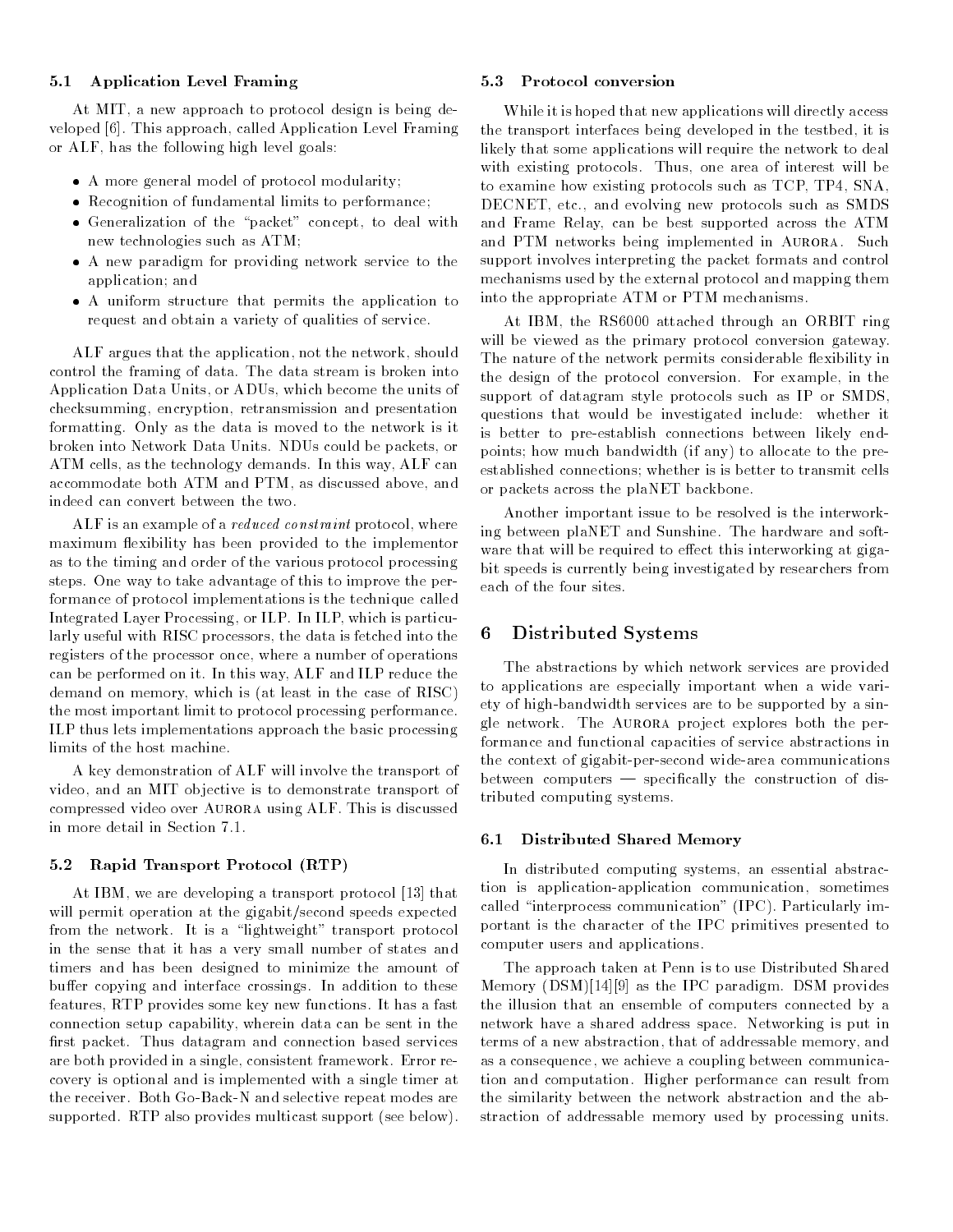This similarity would tend to reduce the costs of IPC incurred due to layers of processing. For example, a typical protocol stack might involve:

- 1. Converting a floating point number to ASCII;
- 2. Storing the ASCII representation in user memory;
- 3. Passing the data to the OS via a system call;
- 4. Copying the user data into an OS buffer;
- 5. Segmenting the buffer into transmission frames; and
- 6. Copying the frames to the network interface.

Each of these activities requires some processor intervention, although current protocol stacks are more memorybandwidth constrained than processor constrained, due to the number of copies that must be performed. Even with fast processors, IPC over fast communications networks has often achieved only a small fraction of the bandwidth of which the network is capable.

Since Aurora seeks to exploit a signicant fraction of the bandwidth available, communication with each machine instruction, as occurs with shared memory, is an extremely attractive goal[9]. Particular foci include:

- Security of Distributed Shared Memory, including hardware support for privacy transformations [2];
- Operating System (OS) support for high-bandwidth networks using DSM and for real-time traffic such as multimedia; and
- Architectures for extending LAN DSM models to WANs in an efficient manner, e.g., by modifications to switch fabrics to enhance the performance of such systems.

We are interested in testing the viability of DSM as an IPC mechanism on networks with high bandwidth  $\times$  delay products; we expect some signicant insights into protocol performance will result. We intend to further develop and evaluate the DSM approach to storage management and interprocess communication on the Aurora testbed.

#### 6.2 U Penn Wide-Area Distributed System

The UPWARDS Operating System is a research vehicle for experimenting with applications of DSM, as well as managing devices and scheduling. As a base for applications, it defines the service primitives available to programmers for processor control, interprocess communication, and external interaction. UPWARDS design assumes high performance personal workstations connected to a high-speed WAN. Such workstations are used by a small number of users, typically one. The user emphasis is thus on response time and not on aggregate throughput.

The following design choices have been made. UP-WARDS scheduling controls almost all system activity; the only synchronously-serviced \interrupt" is that of the system clock driving the scheduler. Hardware interrupts are serviced

by creating an event that is later serviced in a scheduled manner. Traditional interrupt service strategies defeat caches, use memory bandwidth, and can add a large variance to execution times. UPWARDS will support multimedia traffic, which requires real-time scheduling, a natural outgrowth of our scheme.

UPWARDS Address Spaces are distinct from processes, which represent flows of control and can share an address space. Each process must be associated with at least one address space. These extremely \lightweight" processes (threads) reduce the cost of context switches necessary to support complex applications.

The UPWARDS interprocess communication mechanism is shared memory, upon which other mechanisms such as message-passing or RPC can be constructed. We have shown experimentally, for example, that shared memory and synchronization primitives can be used to implement streams, which are useful for many IPC tasks, as illustrated by UNIX pipelines.

Many visual applications have a shared memory style of communication with a frame buffer, used to display complex objects. Real-time voice and video require specication of the real-time data delivery requirements. Such multimedia applications are a focus of intense research, as (1) they are expected to be a major source of applications traffic; and,  $(2)$  a simple shared-state abstraction is insufficient. In particular, we must understand service provision for applications with timing requirements, and incorporate this into the DSM model.

Networks with high bandwidth-delay products pose several problems for UPWARDS in providing interactive distributed computing. Most important of these is latency. Wide-area networks have large latency (delay) due to their large geographical scope. For example, in a nationwide network, the transcontinental delays are tens of milliseconds (roughly comparable to disk latencies). The important goal is the reduction of the average latency per reference. Two latency-reduction strategies are caching and anticipation. With caching, a fetched object is saved for reuse, and with anticipation, an object is pre-fetched for future use. Both techniques reduce the average latency, not the worstcase. While caching has been extensively studied, we argue that anticipation is a logical candidate for examination where delays are large and bandwidth is plentiful. Preliminary calculations shows that sending extra data on each request-reply becomes more attractive as (1) latency increases, and (2) bandwidth increases. Traces of program executions [16] support our latency-reduction strategies.

## 7 Gigabit Applications

Aurora will experiment with several applications that will stress the testbed infrastructure and exercise its gigabit capabilities. These applications exhibit the diversity of traffic models that is needed for a convincing evaluation of alterna-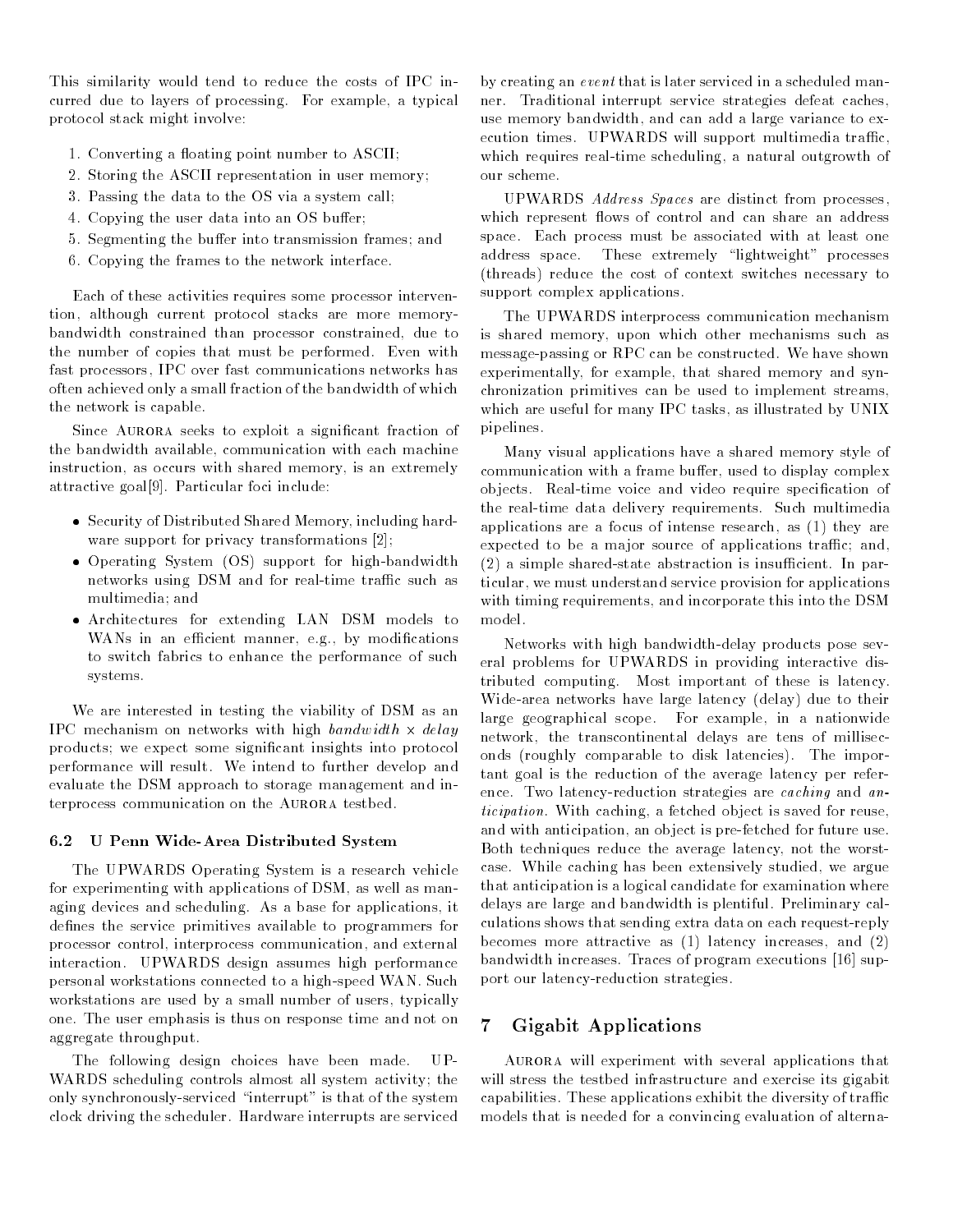tive network technologies. Of particular interest are collaborative applications, such as: education; group discussions; laboratory experiments; business meetings; and collaboration within the AURORA project itself.

Although the applications may seem similarly focused upon the presentation of information to humans, both the aggregate traffic mix and collective service requirements will be far from homogeneous. For example, a real-time video conferencing application may generate high-bandwidth, potentially bursty traffic, demand little variation in delay, and tolerate a certain level of error. In contrast, a medical imaging application may generate less bursty traffic, tolerate signicant variation in delay, and require completely error-free transmission. The applications identied for exploration in the AURORA project manifest the diversity of traffic models that is needed for thorough testing and understanding of tomorrow's network technologies.

### 7.1 Video Conferencing

Bellcore has provided experimental Video Windows to each site. The Video Window is an experimental video conferencing terminal comprised of two large screen projection televisions mounted side-by-side creating the illusion of one large screen. Two cameras co-located with the screens are arranged to produce a single blended image. The life-size images, combined with high-quality directional sound, create an effective teleconferencing facility.

At Penn, a Digital Video Interface for the Micro Channel Architecture has been designed and implemented. The card interfaces the IBM RS/6000 to NTSC video, which is the video standard used by the Video Windows present at all AURORA sites. In a parallel effort, MIT has designed an ATM-based interface that supports the direct attachment of video cameras to their local distribution network.

MIT is investigating a number of video-related issues. One objective of the MIT research is to demonstrate the transport of video over AURORA, using the ALF protocol approach described in Section 5.1. This demonstration has several goals, relating to ALF, to video compression schemes, and to bandwidth allocation in networks.

Traditional video compression for transmission is based on the idea of circuit switching. The packet or cell switching alternative places different requirements on the coding scheme, in particular the opportunity to take advantage of statistical bandwidth allocation. However, a pacekt-oriented scheme must also provide a structured means to deal in real time with the loss of information. ALF provides an explicit framework for this task. The MIT approach to bandwidth allocation will be used to intermix this video with more traditional data transfer. The plan is to identify some suitable compression algorithm, modify it as necessary to match the packet switching context, and demonstrate it using the ALF protocol approach.

#### 7.2 Multiparty Teleconferencing

Work is under way at IBM on multimedia, multiparty teleconferencing using a workstation-based system. Sitting in their offices, conferees will see each other via real-time motion videos on their multimedia workstation display, talk and listen to all the conferees via real-time audio, and view presentations via an electronic blackboard (EB) that supports multiparty editing and handwriting. With respect to video, we are studying algorithms that are capable of compensating packet loss, corruption, and delay jitter with small end-toend delay, buffer requirement, and motion distortion. We are also looking into the impact on video quality of corruption in compressed video, particularly inter-frame compression.

The system being built at IBM will be based on a PS/2 with a VGA display attached to an M-Motion video adaptor. The video adaptor has the ability to display a moving video image within a window on the VGA display. A video interface card will attach to the M-Motion adaptor on one side and the ORBIT adaptor on the other. To display video, the interface card will perform the functions of receiving packets from ORBIT, reassembling the packets into a video stream, decompressing (using JPEG standard compression) and writing the video stream into the M-Motion's frame buffer. All information is transferred through direct interfaces that do not cross the Microchannel. On the transmit side, video is received from a camera attached to the M-motion adaptor, compressed, packetized and sent into the network over the ORBIT adaptor.

#### 7.3 Service Integration

In the belief that a higher level of service integration must be a goal for the next generation of network, a variety of approaches to this problem will be studied at MIT and IBM. True service integration means much more than simple physical integration, i.e., carrying several sorts of services over one set of trunks and switches. It implies that parallel information flows, carrying a variety of media-specific services, can be multiplexed over the same host interface and can be utilized by multi-service applications. Furthermore, it should be possible to "cross-connect" these flows to permit generalized accessibility to media-independent services such as bulk storage servers. If service integration is to be a goal of the next generation of network, it is critical that we now demonstrate the need and, at the same time, demonstrate that it can be accomplished. The AURORA project will attempt to meet this goal.

Obvious examples of application requirements for service integration are multi-media information transfer (in support of live video conferencing) or the storage and retrieval of multi-media documents. Such documents might combine fragments of text, graphics, video and audio, all of which must be transferred, stored, and retrieved in a coordinated manner.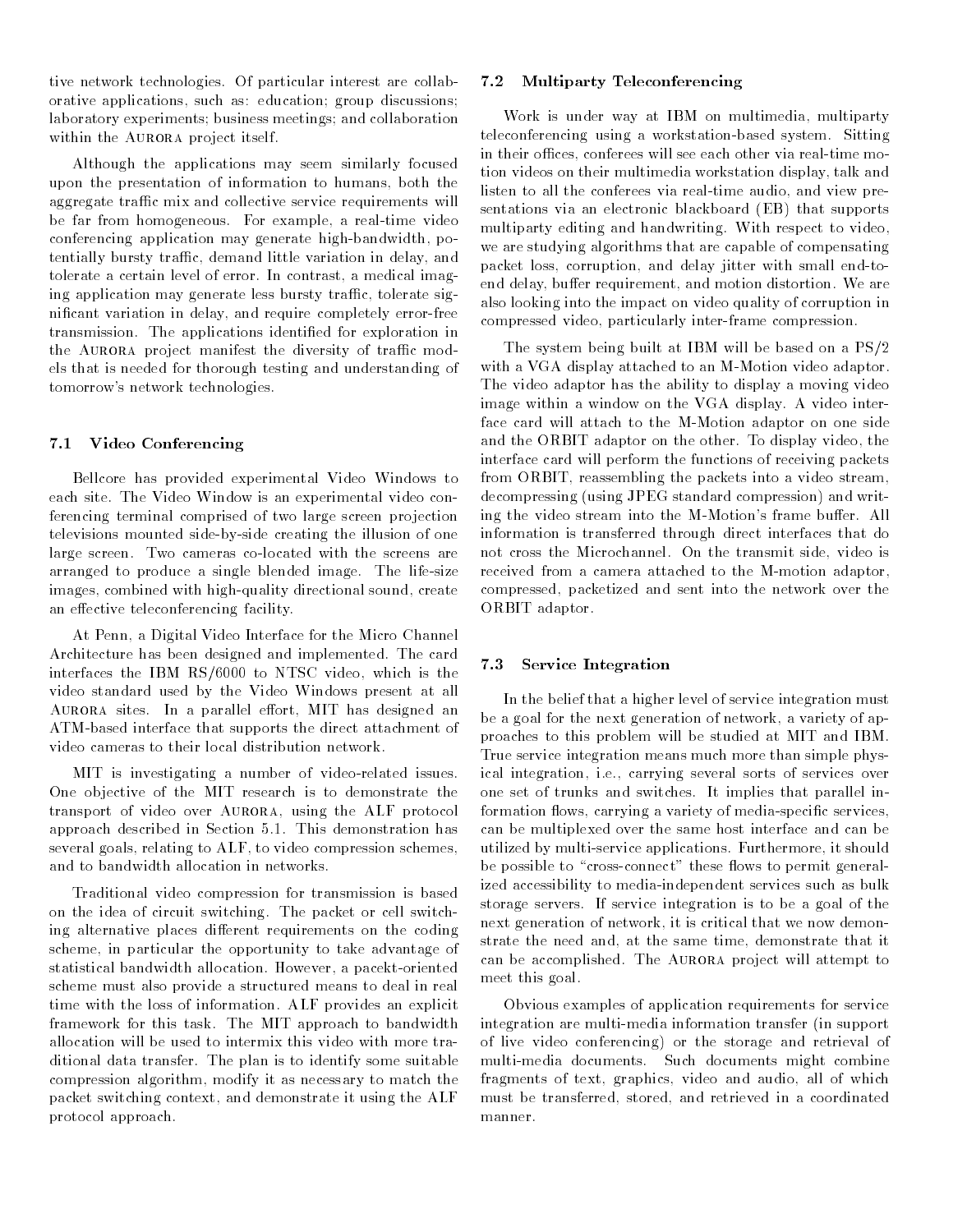## 8 Network Control/Management

The control and management of high speed networks is an active area of research and our testbed will provide us an opportunity to evaluate many schemes, both our own and those proposed in the literature. In the following sections, we briefly discuss some of the research activities that are presently under way. Others will be added during the course of the project.

### 8.1 Distributed Route Computation

When a new call is admitted into the system several functions have to be performed. These functions include the call acceptance function that makes decisions on whether or not to permit a new call access to the network and the route computation function that determines the path that a call is to follow. These functions of routing and admission control have to take into account the parameters of the call (eg. bandwidth), its desired quality of service, and the status of the network in terms of the loading and availability of its links and nodes.

At IBM, a decentralized approach to this problem is being investigated. We use a distributed route computation where each source maintains enough information to compute a suitable path to any destination. This requires a topology and utilization maintenance algorithm that keeps in each node a global view of the network status. The key to this approach is to ensure that the global view is as current as possible. In traditional networks, this is done using a flooding procedure. The flooding procedure uses excessive computational resources and introduces software delays in the delivery of messages which can cause inefficiencies in the route selection process. IBM is exploring the use of hardware multicast support to perform the "flooding". A distributed algorithm sets up a spanning tree in the network and topology information is broadcast through hardware over the spanning tree. This method reduces the software delay and processing load. The topology maintenance algorithm (and other control functions) will be implemented in an RS6000 that attaches to every plaNET node.

#### 8.2 Flow and Congestion Control

The MIT work on flow and congestion control is closely tied in with the work on ALF, described in Section 5.1. In previous efforts, MIT has explored alternatives to windowbased flow control (for example rate-based controls) which may perform better on high-speed long-delay networks. The current objective is to develop and evaluate a practical scheme to permit controlled sharing of network bandwidth. Our plan is first to explore these control concepts at lower speeds using a software platform and then transfer these ideas to the Aurora context. Based on our work to this point, we believe the scheme can meet the following requirements:

 $\bullet$  Support diverse classes of traffic;

- $\bullet$  Permit traffic with similar characteristics to be aggregated into common control classes, thereby reducing the amount of control state in large networks;
- Couple low-level resource allocation decisions to a higher-level accounting scheme; and
- Detect and regulate abuse of network bandwidth.

The overall goal of the MIT research is to prove and elaborate the ALF concept. A number of demonstration projects will be undertaken. The results in flow and congestion control will then be integrated into ALF to produce a complete protocol scheme addressing performance issues related both to resource sharing inside the network and to host implementation.

In a parallel activity, IBM is investigating variants of "leaky bucket" style input rate controls  $[4]$ . The basic idea is to introduce a new class of traffic which is given lower loss priority within the network. In the event of congestion this lower loss priority traffic is always discarded first.

Issues related to bandwidth allocation in a network carrying connections with different traffic characteristics are also being studied [4]. Because of the statistical multiplexing of connections at the physical layer and the variation in connection bit rates, it is important to characterize, for a given Grade-Of-Service (GOS), both the effective bandwidth requirement of a single connection and the aggregate bandwidth usage of multiplexed connections. The main focus of this work is a computationally simple approximation for the "Equivalent Capacity", or bandwidth requirement, of both individual and multiplexed connections. The approximation takes into account the connection characteristics, the existing network traffic, and the desired Grade-Of-Service. It provides a unified metric to represent the actual bandwidth requirements of connections, and the corresponding effective loads on network links. This metric can then be used for real-time implementations of various network control functions, e.g., routing, call admission, etc.

#### 8.3 Billing

Billing is an important consideration, and service providers for the next generation of networks will expect, at minimum, some method of cost recovery. This requirement gives rise to a number of architectural questions.

- What are the billing metrics?
- Where should data be collected?
- Is there a set of collectable data that is independent of billing metrics and policy?
- What logging and storage overhead will be incurred?
- How is configuration data maintained?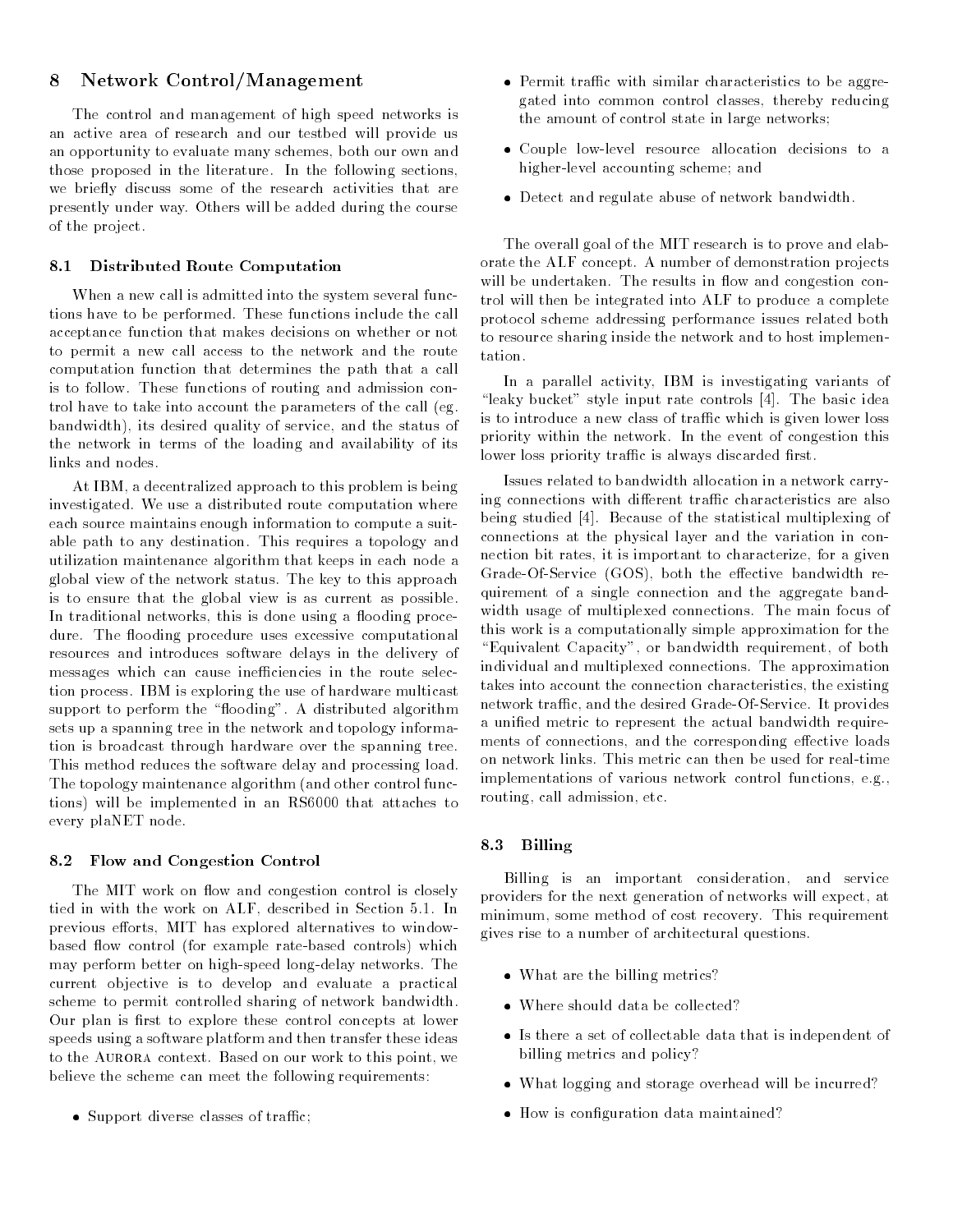## 9 Discussion and Conclusions

#### 9.1 Experimental Evaluation

An important part of the AURORA project is the evaluation of the installed testbed in its various forms, involving each type of switch both separately and cross-connected, as well as the protocols and application interfaces. The key question to be answered is how effectively the various technologies and protocols can support the desired range of applications requirements. This question will be answered by experimentally exploring the operation of the facility and by assessing the relative complexity of the various approaches.

The evaluation depends to a great extent on the traffic model that the network is expected to support. Our assumption in Aurora is that the network of tomorrow will support a variety of applications, with varying communications service requirements. We will, of course, test the AURORA congurations under simulated loads that emulate expected traffic classes such as video, voice and bulk and interactive data transfer. However, because AURORA includes experiments with actual applications, we will also have ready access to actual sources and sinks. These components are critical, as they will generate realistic traffic patterns founded on real applications, rather than on untested assumptions. Furthermore, the tight coupling between our development teams will allow us to close the loop between the application and networking components  $-$  we expect both of these to evolve, somewhat symbiotically, during the course of the project.

#### 9.2 Summary

The AURORA testbed will provide a platform in which researchers can explore business and scientific applications of gigabit networks, while evolving the network architecture to meet the needs of these emerging applications. Through the deployment of different switching equipment, workstations, and software architectures, important lessons about interworking will be learned.

We see the immediate contributions of the research as being:

- High-performance switching technologies and supporting experiments;
- Hardware support for protocol architectures, especially in the area of host interfaces;
- Interworking strategies for dissimilar protocol architectures;
- Protocols and service abstractions that enable applications to fully utilize the available network bandwidth;
- Operational experience with gigabit per second WANs and their applications.

The existence of the AURORA testbed will stimulate further research into applications and terminal devices. Such research will provide concrete feedback for the future evolution of the telecommunications infrastructure of the nation,

including standards efforts, carrier directions, network vendor products, and workstation offerings. Furthermore, the operational experience gained in this testbed will bear directly upon the deployment and operation of broadband switching  $initialations$  — be they carrier central office exchanges or private customer premises switches.

## Acknowledgments

As might be imagined the number of people necessary to pursue a project of this magnitude is quite large and we invoke the all-too-frequent excuse that they are too numerous to mention. The authorship of this paper is more a function of the leadership role we have taken in Aurora than it is of the research contributions.

Much of the support for AURORA comes from the corporate participants, namely Bell Atlantic, Bellcore, IBM, MCI and NYNEX, in the form of equipment and especially service provision. Financial support to the academic participants has come from Bellcore (through Project DAWN), and from the Corporation for National Research Initiatives (CNRI), which is in turn funded by the National Science Foundation and the Defense Advanced Research Projects Agency.

IBM, Micro Channel, RS/6000, and PS/2 are trademarks of the International Business Machines Corporation. DECstation and TURBOchannel are trademarks of the Digital Equipment Corporation. Intel is a trademark of the Intel Corporation. UNIX is a trademark of AT&T. Ethernet is a trademark of Xerox Corporation. HOT ROD is a trademark of Gazelle Microcircuits, Inc.

### References

- [1] B. Awerbuch, I. Cidon, I. S. Gopal, M. A. Kaplan, and S. Kutten. Distributed control in PARIS. In ACM Principles of Distributed Computing, Quebec City, 1990.
- [2] A. G. Broscius and J. M. Smith. Exploiting parallelism in hardware implementation of the DES. In Proc. CRYPTO 1991, Santa Barbara, CA, 1991.
- [3] I. Cidon and I. S. Gopal. PARIS: An approach to integrated high-speed private networks. Int. Journal of Digital and Analog Cabled Systems, 1, 1988.
- [4] I. Cidon, I. S. Gopal, and R. Guerin. Bandwidth management and Congestion Control in plaNET. IEEE Communications Magazine, 30(10), Oct 1991.
- [5] I. Cidon and Y. Ofek. METARING  $-$  a full duplex ring with fairness and spatial reuse. In Proc. IEEE INFO-COM, San Francisco, CA, 1990.
- [6] D. D. Clark and D. L. Tennenhouse. Architectural considerations for a new generation of protocols. In Proc. ACM SIGCOMM '90, Phil., PA, Sept. 1990.